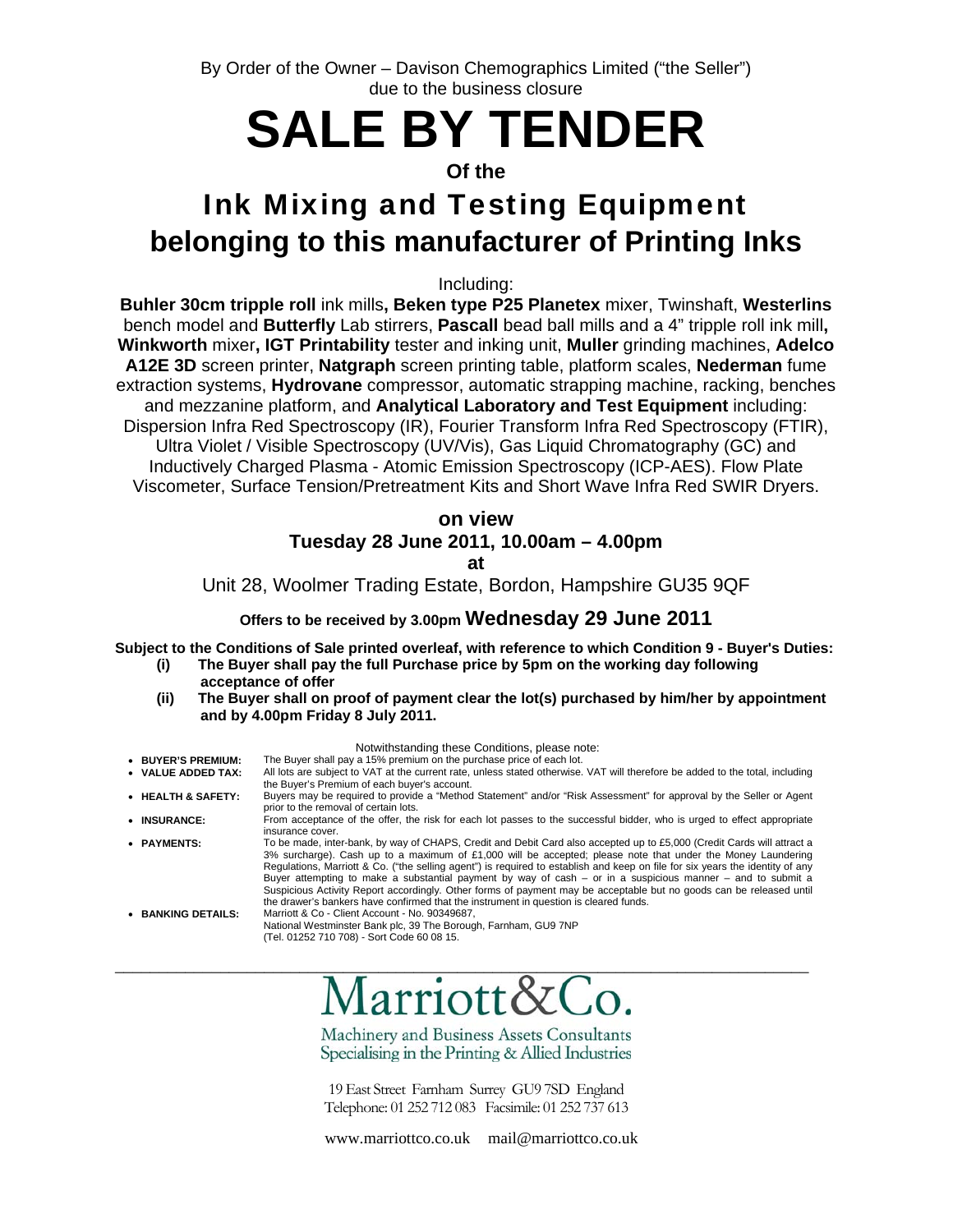#### **CONDITIONS OF SALE – "ONLINE AUCTION" OR "ONLINE TENDER"**

#### **'Online' sales use the internet, licenced software and a remote server over which Marriott & Co. has no control. Marriott & Co. accept no responsibility whatsoever for any bids placed**

#### **1. Conditions of Sale and Definitions**

These conditions of sale together with the information printed on the cover of this catalogue are the only terms and conditions by which the Selling Agent will sell lots to a Buyer. In these conditions, references to :

- (a) The "Sale" means the process by which the Selling Agent offers the lots listed in the catalogue for sale by "online auction" or "online tender" by way of the Selling Agent's website, which sale may be completed by the Selling Agent in accordance with Condition 4 below;
- (b) The "Selling Agent" means Marriott Valuers Limited trading as Marriott & Co. or any employee thereof at the time of sale; (c) The "Buyer" shall have the meaning ascribed to it in Condition 4 below and the
- "Buyers" shall be deemed to be principals (for the purpose of these conditions), unless to the knowledge of the Selling Agent they are acting as agents on behalf of a named principal;
- The "Seller" means the person owning or having the right to sell the lot;
- (e) The Interpretation Act 1978 applies to the terms and expressions used in these conditions as if contained in the statute, and these conditions shall be governed by English Law.

#### **2. The Condition of Goods**

Whilst every care has been taken in the preparation of any advertisement, brochure, catalogue and other publication, descriptions are necessarily statements of opinion and must not be relied upon as statements of fact. Neither the Seller nor the Selling Agent is responsible for the correctness of any description of any lot.

The Selling Agent sells as agent for the Seller (unless otherwise specifically declared). The Selling Agent is not in a position to know the history or assess the quality of the lots. Lots sold are likely to have been subject to wear and tear caused by use or the effects of age and may have faults and imperfections. Buyers are given opportunities at the viewing times to examine lots and will be assumed to have done so. They must rely solely on their own skill or judgement as to whether lots are fit for any particular purpose and whether they comply with the catalogue description. This sale by online auction or tender is not a consumer sale.

#### **3. Personal Risk and Damage to Property**

Every person on the premises where the lots are being exhibited or sold before, during or after the sale are:

(a) Deemed to be there at their own risk and neither the Seller nor the Selling Agent shall be liable for any loss, accident or injury sustained howsoever caused; and

(b) Responsible for any damage they, their carriers or other agents may cause to any lot, to the premises or any other property.

#### **4. Bidding and Ascertainment of the Buyer**

In order to place a bid at our online auction or tender sales, the Buyer must have registered on the Selling Agent's website and thereby acknowledged that any bid made is subject to these Conditions of Sale.

All bids made shall therefore be treated as offers made upon these Conditions of Sale and the Buyer is bound by them. Subject to these conditions the Buyer shall be the party notified by the Selling Agent of the acceptance of that party's offer signified by an invoice being issued to the Buyer.

For the avoidance of doubt, by making a bid, the bidder agrees to purchase the lot in accordance with these Conditions of Sale. The Seller or the Selling Agent may refuse to accept any offer and shall not be obliged to accept the highest offer.

#### **5. Selling Agent's Discretion**

The Selling Agent has the right to:

- (a) Refuse any bid;
- (b) Advance the bidding as he may decide;
- (c) Decide whether there has been a dispute as to the bidding and, if so, immediately to reoffer the lot in question;
- 
- (d) Divide, combine and to withdraw any lot; (e) Exclude any party from the premises where the lots are being exhibited or sold, or block any party's bid.

#### **6. Sellers' Rights**

- Lots offered for sale are subject to:
- (a) Any reserve price placed by Seller; (b) The right of the Selling Agent to bid on behalf of the Seller;
- When no reserve price has been placed (but in no other case) the right of the Seller to bid personally or through any one agent.

#### **7. Duties of Persons Present and Using the Auction/Tender Sale Website**

All persons present at the premises or using the Auction/Tender Sale website agree to refrain from conduct which may cause a nuisance to others present or using the website, and to indemnify the Selling Agent against the consequences of any proceedings brought in respect of such conduct.

#### **8. Buyer's Premium and Value Added Tax**

The Buyer shall pay a 15 per cent premium on the purchase price of each lot sold (such premium to belong to the Selling Agent), together with Value Added Tax at the current rate on the purchase price of each lot (unless the lot is notified as not attracting Value Added Tax) and on the premium.

#### **9. Duties of Buyer**

Upon being notified, the Buyer shall:

- (a) Supply, if so required, a Banker's reference unless prior arrangements have been made;
- (b) Pay, if so required, a deposit of 25 per cent of the purchase price;<br>(c) Pay the purchase price together with the Selling Agent's premi
- Pay the purchase price together with the Selling Agent's premium plus any chargeable Value Added Tax by 5pm on the working day immediately following acceptance of the offer;
- (d) In accordance with the Health & Safety at Work Regulations and Construction Design & Management Regulations, the Buyer may be required to provide a "Method Statement" and/or "risk assessment" for approval by the Seller and/or the Selling Agent prior to the removal of any lots. The Buyer is responsible for electrical disconnections which must be carried out by a suitably qualified electrician, and the Buyer is responsible for the removal of any fluids and/or waste in and around the lot(s) strictly in accordance with the Control of Substances Hazardous to Health Regulations.
- (e) On proof of payment and by appointment, remove the lot expeditiously and at the latest within five working days following the day of sale;<br>
(f) Where lots are fixed to land and/or buildings, detach such lot safely and lawfully without
- the use of flame cutters explosives or any other dangerous equipment or processes (unless with previous written permission of the Selling Agent) and forthwith make good any damage to the land and/or buildings and the Buyer undertakes to indemnify the Selling Agent and (where appropriate) the Seller against any costs, damage, claims and demands arising upon such removal. The Selling Agent may require prior to removal a sum from the Buyer to cover the likely damage caused by such removal. The Selling Agent shall be entitled to exercise a lien on any lot purchased by the Buyer until all or any damage or loss has been paid in full.

#### **10. Liability of the Selling Agent and Seller**

- (a) Lots are sold with all faults and defects and with all errors of description and neither the Seller nor the Selling Agent is responsible for any defects whatsoever. All implied conditions relating to description, fitness and quality are accordingly excluded;
- (b) The Seller and the Selling Agent do not make or give, nor has any person in the employment of the Selling Agent any authority to make or give, any express representation or warranty with regard to any lot - except as provided by Condition 11 below.

**11. Risk and Passing of Property** Subject to Condition 17 below, the Seller warrants to the Selling Agent and to the Buyer that the Seller is the true owner of the lot or is properly authorised to sell it. Each lot is at the sole risk of the Buyer from acceptance of the offer. Title shall not pass to the Buyer until payment has been made in full and until such time the Selling Agent shall have a lien on the lot.

#### **12. Consumer Protection Act 1987**

Lots sold are not supplied as new

#### **13. Default by the Purchaser**

- If the Buyer fails to comply with his duties, the Selling Agent shall have the right to:
- (a) Resell the lots by Public Auction or otherwise without notice to the Buyer, and if any loss arises from such a resale after deducting the Selling Agent' full costs and expense Buyer shall be responsible to the Selling Agent for that loss (any net surplus to be the Seller's); and
- (b) Where a deposit is paid, to forfeit that deposit; and
- (c) Charge interest on any unpaid balance at the rate of 2 per cent above base rate from time to time; and
- (d) Charge for storage arising after the time for removal at the rate of 25 per cent per annum of the sale price and to release the lots in question to the Buyer only after payment in full of all storage and removal expenses incurred (as well as the full purchase price).

#### **14. Agency and Commissions**

The Selling Agent may execute commissions received on condition that the relevant lots have been viewed by the bidder.

#### **15. Computer Software and Data**

The sale of any computers specifically excludes any software and/or data that may be held on computer carrying media, and the Buyer undertakes to not use and to remove and/or re-licence any software and to not use and to remove all data within the meaning of the Data Protection Act 1998 from the computer carrying media.

#### **16. Safety of Machinery and Vehicles**

- (a) Lots may not comply with the Health and Safety at Work Act 1974 or other relevant safety legislation; accordingly the Buyer undertakes not to use any lot purchased until satisfied that it complies with the relevant Acts and Regulations relating to such machines and equipment and to indemnify the Selling Agent against any failure to observe this undertaking;
- In the case of the sale of vehicles, no vehicle is warranted or held out to be roadworthy; the Buyer undertakes to ensure that no vehicle is used unless it complies with the Road Traffic Acts and other relevant legislation; the odometer reading of vehicles is not warranted;
- (c) All goods sold are sold as used and are not supplied as new;
- (d) This sale is subject to the Selling Agent being satisfied that all lots are safe, and the Buyer must allow access for a competent person nominated by the Selling Agent to inspect and carry out any necessary portable ap any item failing a safety test will be excluded from the sale and scrapped.

#### **17. Insolvency and Death**

Where the Selling Agent conducts a sale on behalf of a Seller who is the Receiver, Administrator, Liquidator of Supervisor of a limited company, or Trustee in Bankruptcy or Supervisor of an individual:

- (a) The Seller shall only act as an agent on behalf of the company, bankrupt or individual (as the case may be) and shall be under no personal liability whatsoever in respect of the contract for sale of any lot;
- (b) The Seller and the Selling Agent on his behalf sell whatever right, title or interest the company or the bankrupt or the individual may have in the lot; no warranty is given or authorised to be given by the Seller nor the Selling Agent with regard to the Seller's title to any lot(s) sold; any claims with regard to retention of title or other claims to the lot(s) will be the responsibility of the Buyer without any recourse to the Seller or the Selling Agent; no adjustment will be made if it subsequently transpires that the lot(s) are subject to third party ownership;
- If before title to any lot has passed to the Buyer, being an individual, he dies or enters into a composition or arrangement for the benefit of his creditors or has a Receiving Order in Bankruptcy made against him, or being a body corporate, has a Receiver, an Administrator or a Supervisor appointed or goes into Liquidation or enters into an arrangement for the benefit of its creditors, then in all such cases the contract for sale for such lot may be, at the Selling Agent's discretion, rescinded without notice to the Buyer; upon rescission, any deposit paid by the Buyer shall be forfeited and the Selling Agent shall be entitled to exercise the rights set out in these conditions of sale on the basis of a deemed default by the Buyer.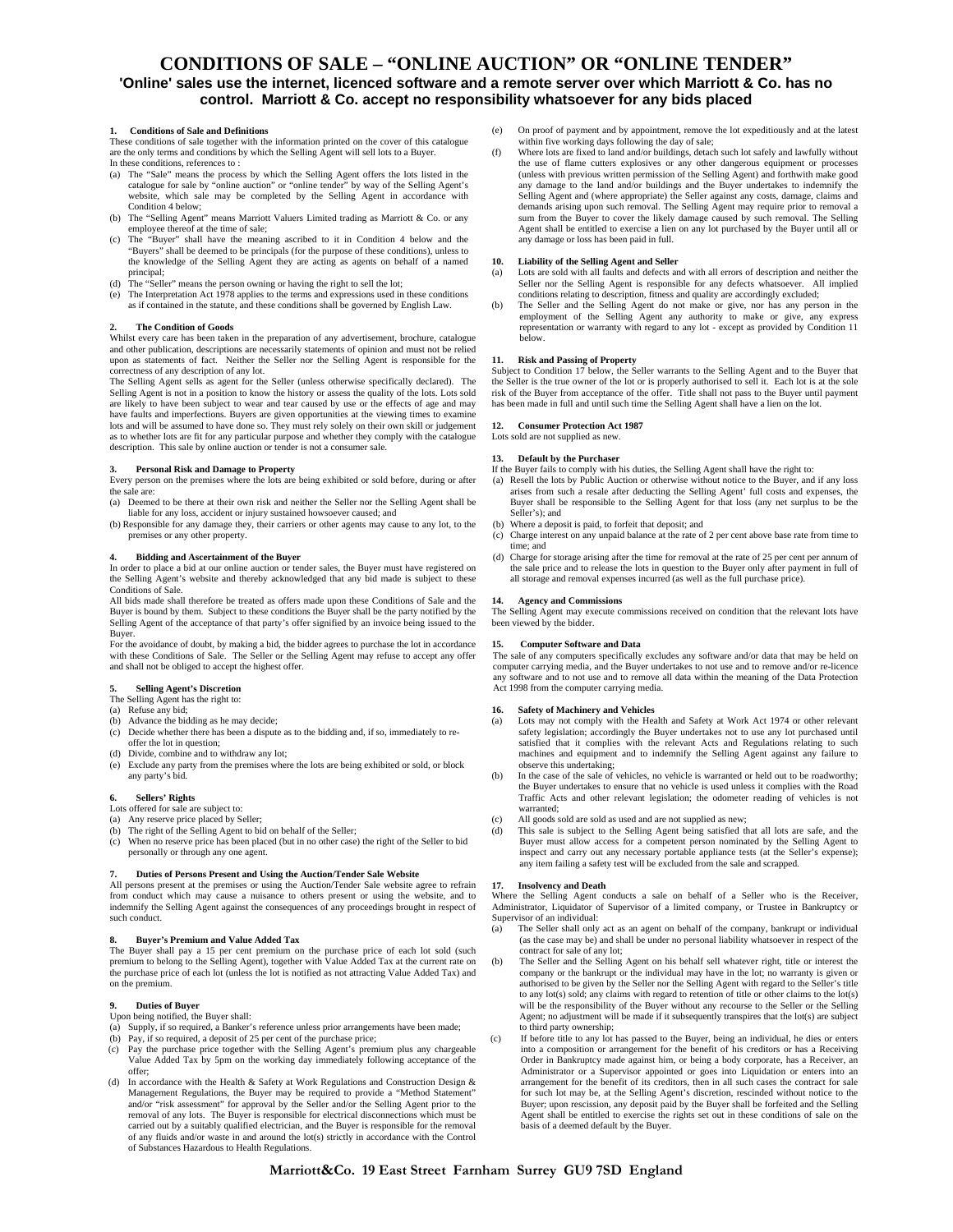## **Tender Form (Ref. DAV-01)**

## **To: Marriott & Co., 19 East Street, Farnham, Surrey, GU9 7SD Fax: 01252 737 613**

| Lot            | <b>Description</b>                                                                                                                                | Offer    |
|----------------|---------------------------------------------------------------------------------------------------------------------------------------------------|----------|
| $\mathbf{1}$   | A Buhler 30cm triple roll ink mill no. 10 197 853 water<br>cooled (Removal method statement required)                                             | £+BP+VAT |
| $\overline{c}$ | A Buhler 30cm triple roll ink mill no. 10 091 862 water<br>cooled Removal method statement required)                                              | £+BP+VAT |
| 3              | A Nederman extraction system with three flexible uptakes<br>and fan (Removal method statement required)                                           | £+BP+VAT |
| 4              | A Nederman extraction system with four flexible uptakes<br>and fan (Removal method statement required)                                            | £+BP+VAT |
| 5              | A twin shaft stirrer (Removal method statement required)                                                                                          | £+BP+VAT |
| 6              | A Westerlins Butterfly Lab stirrer no. 4958 with hydraulic<br>raising and standard and high speed stirring (Removal<br>method statement required) | £+BP+VAT |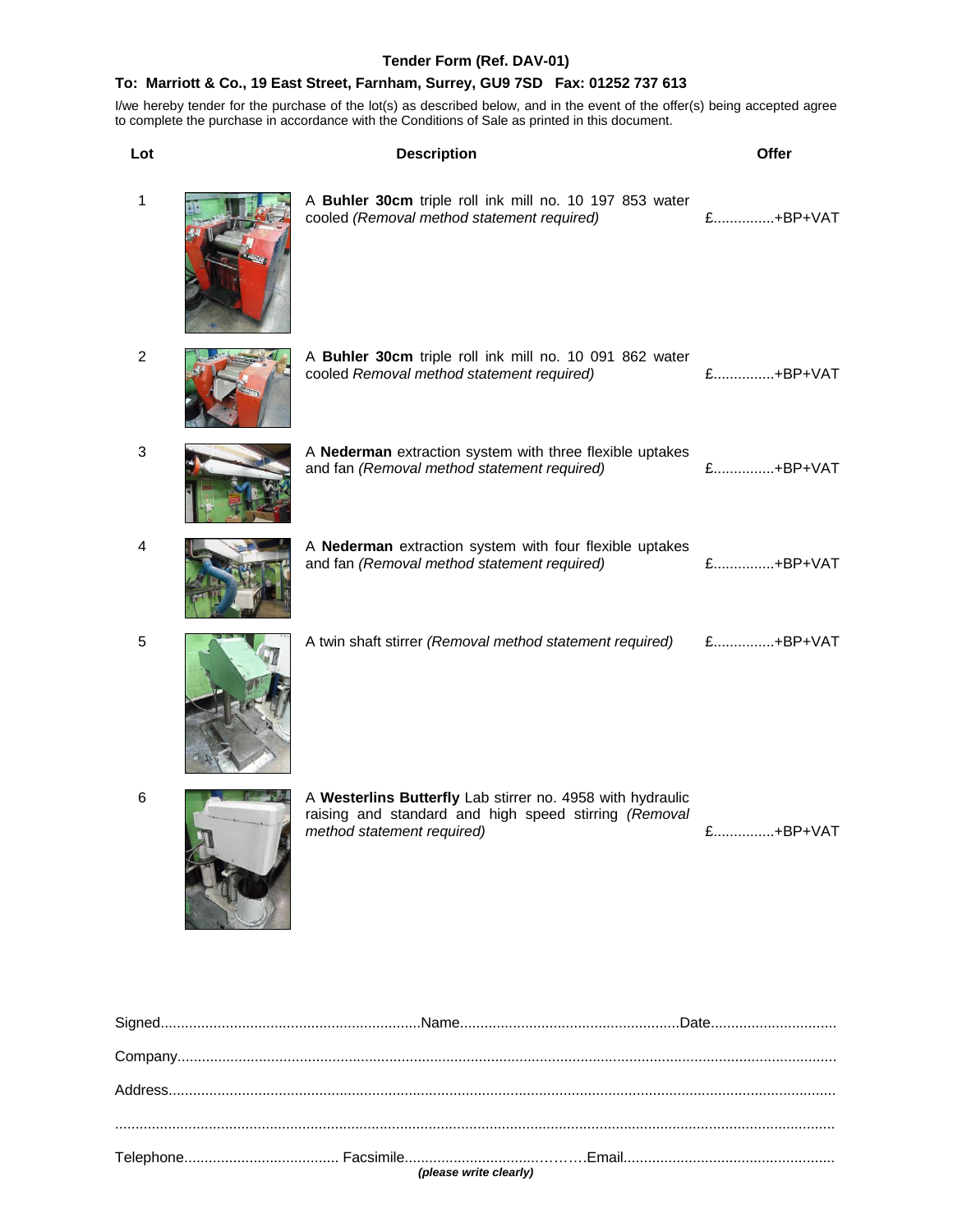## **Tender Form (Ref. DAV-02)**

## **To: Marriott & Co., 19 East Street, Farnham, Surrey, GU9 7SD Fax: 01252 737 613**

| Lot              | <b>Description</b>                                                                                                        | Offer    |
|------------------|---------------------------------------------------------------------------------------------------------------------------|----------|
| $\overline{7}$   | A Westerlins bench model stirrer (No. 1) (Removal<br>method statement required)                                           | £+BP+VAT |
| 8                | A Westerlins bench model Stirrer no. 2599 (No. 3)<br>(Removal method statement required)                                  | £+BP+VAT |
| $\boldsymbol{9}$ | A Winkworth bench model mixer no. 4820                                                                                    | £+BP+VAT |
| 10               | A Pascall 60cm triple roll ball mill no. 12181 for bench with<br>porcelain pots                                           | £+BP+VAT |
| 11               | An E Hunt & Co. Beken type P25 Planetex mixer no.<br>PX75 with two 24" mobile kegs (Removal method<br>statement required) | £+BP+VAT |
| 12               | A Gordian 55-OL semi-automatic polypropylene strapping<br>machine no. G551341                                             | £+BP+VAT |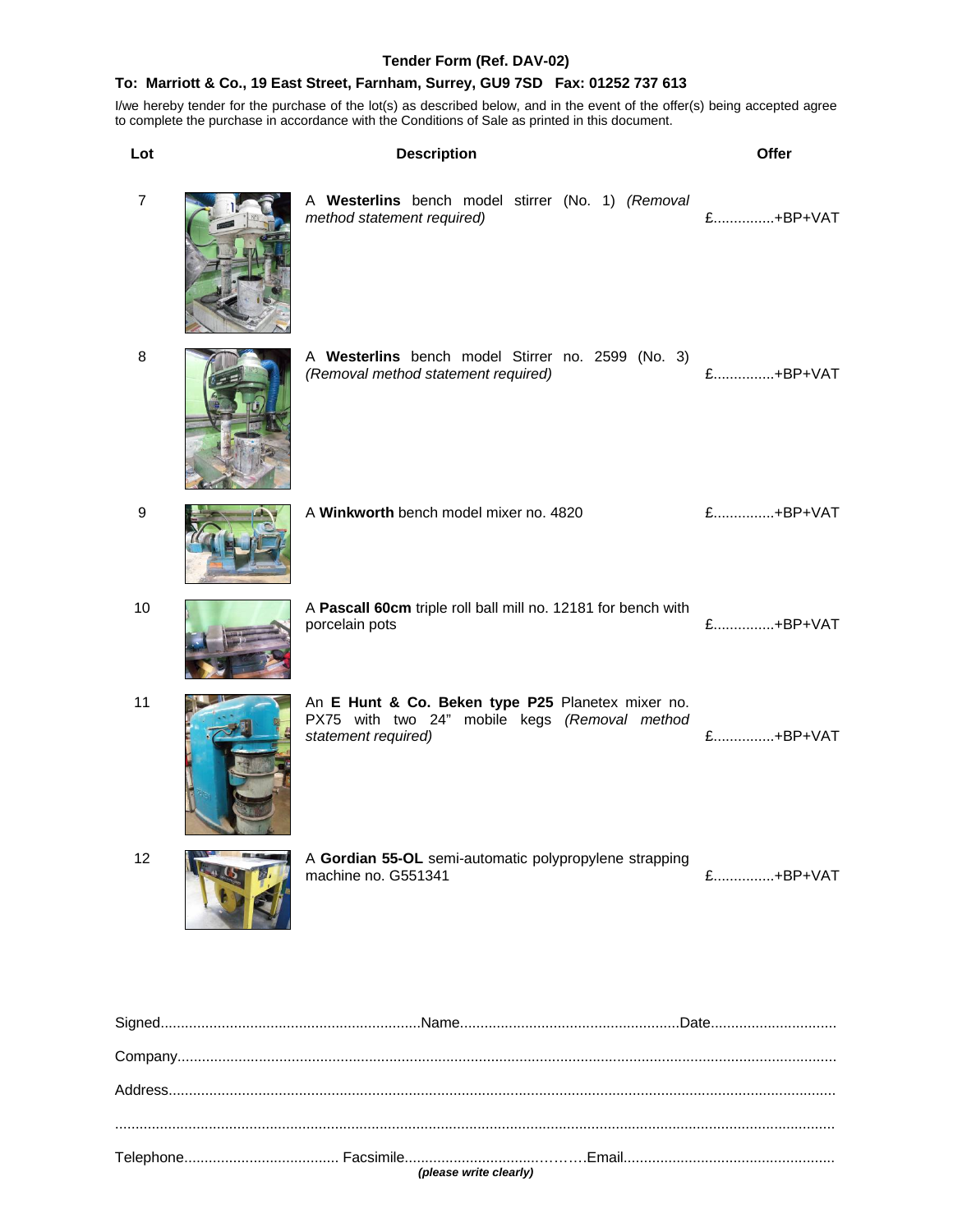## **Tender Form (Ref. DAV-03)**

#### **To: Marriott & Co., 19 East Street, Farnham, Surrey, GU9 7SD Fax: 01252 737 613**

| Lot | <b>Description</b>                                                                                   | Offer    |
|-----|------------------------------------------------------------------------------------------------------|----------|
| 13  | A Vervide 66cm colour matching cabinet for bench                                                     | £+BP+VAT |
| 14  | A Red Devil dual can paint shaker for bench                                                          | £+BP+VAT |
| 15  | A hand screen frame for bench                                                                        | £+BP+VAT |
| 16  | A Satorius QC7CCE-SOCE electronic weighing scale with<br>10" x 8" platform for bench                 | £+BP+VAT |
| 17  | Satorius F150P-*D2 electronic weighing<br>scale<br>A<br>no. 36110032 with 80cm x 60cm floor platform | £+BP+VAT |
| 18  | The mezzanine platform (Removal method statement<br>required)                                        | £+BP+VAT |
| 19  | The works racking and furniture, as lotted (contents<br>excluded)                                    | £+BP+VAT |
| 20  | Works sundries, as lotted                                                                            | £+BP+VAT |
|     |                                                                                                      |          |
|     |                                                                                                      |          |
|     | (please write clearly)                                                                               |          |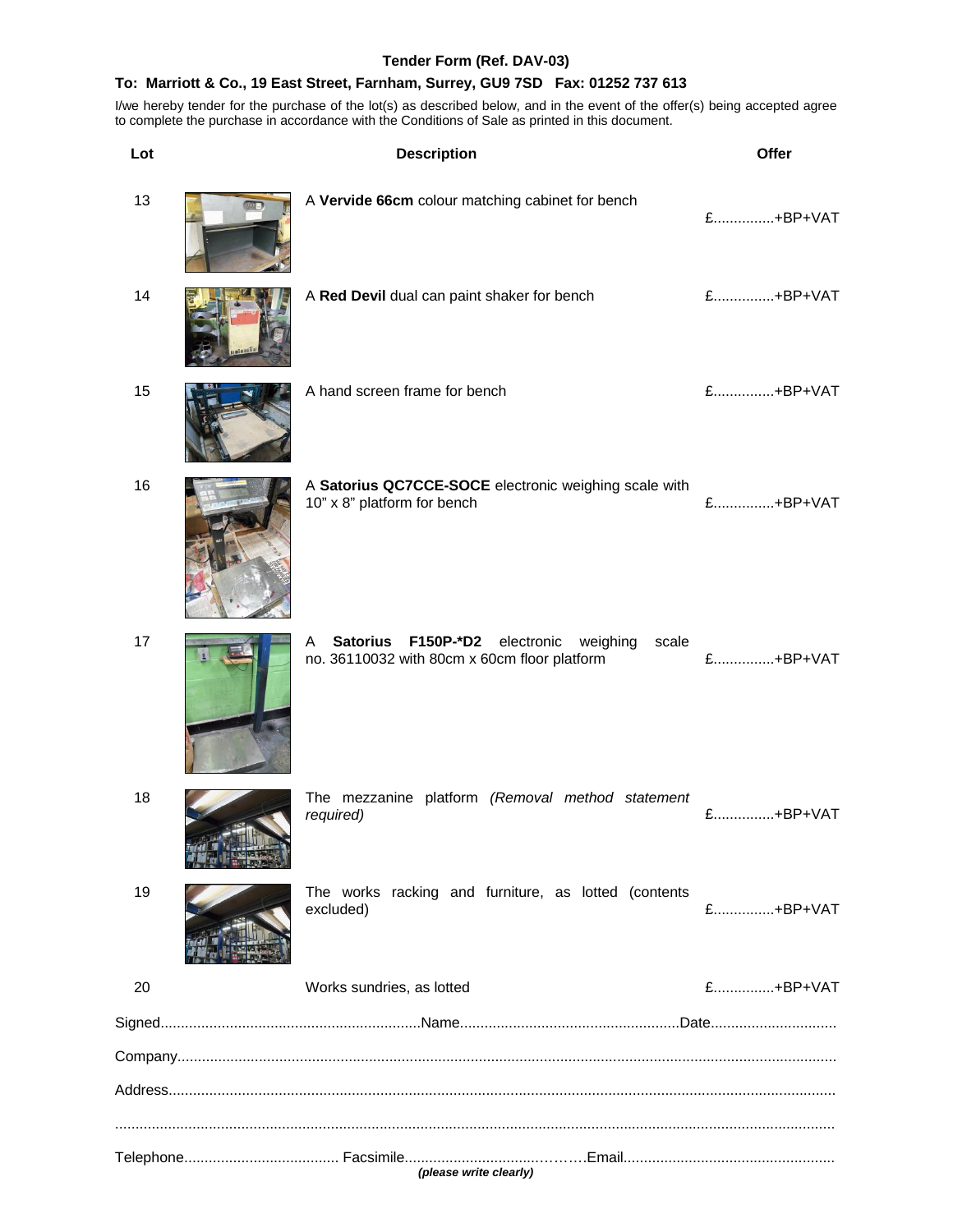## **Tender Form (Ref. DAV-04)**

## **To: Marriott & Co., 19 East Street, Farnham, Surrey, GU9 7SD Fax: 01252 737 613**

I/we hereby tender for the purchase of the lot(s) as described below, and in the event of the offer(s) being accepted agree to complete the purchase in accordance with the Conditions of Sale as printed in this document.

| Lot | <b>Description</b>                                                                                                                                                                                                                                                                                                                                                                                                                                                    | Offer    |
|-----|-----------------------------------------------------------------------------------------------------------------------------------------------------------------------------------------------------------------------------------------------------------------------------------------------------------------------------------------------------------------------------------------------------------------------------------------------------------------------|----------|
| 21  | A Q-Panel Q-U-V Accelerated Weathering Tester no. 85-<br>2635-29 on casters (Removal method statement required)                                                                                                                                                                                                                                                                                                                                                       | £+BP+VAT |
| 22  | An Orio-MEC Spider 40cm screen printing machine<br>no. 6011 with 30" x 24" suction bed (Removal method<br>statement required)                                                                                                                                                                                                                                                                                                                                         | £+BP+VAT |
| 23  | A Hydrovane 5 rotary air compressor no. HS0.3673 on<br>horizontal air receiver (Removal method statement<br>required)                                                                                                                                                                                                                                                                                                                                                 | £+BP+VAT |
| 24  | The TA Instruments / DuPont calorimeter and thermal<br>analyst system comprising: A TA Instruments DSC 10<br>differential scanning calorimeter, a DuPont Instruments<br>930 differential photocalorimeter (including access door,<br>lamp head and lamp control box) with module interface, TA<br>Instruments TGA 2050 thermogravimetric analyser, TGA<br>heat exchanger and Thermal Analyst 2000, high voltage<br>power unit, stamping press and various cased parts | £+BP+VAT |
| 25  | A Suprema weighing scale                                                                                                                                                                                                                                                                                                                                                                                                                                              | £+BP+VAT |
| 26  | An Oertling R41 Mark II precision balance                                                                                                                                                                                                                                                                                                                                                                                                                             | £+BP+VAT |
|     |                                                                                                                                                                                                                                                                                                                                                                                                                                                                       |          |
|     |                                                                                                                                                                                                                                                                                                                                                                                                                                                                       |          |
|     |                                                                                                                                                                                                                                                                                                                                                                                                                                                                       |          |
|     |                                                                                                                                                                                                                                                                                                                                                                                                                                                                       |          |

*(please write clearly)*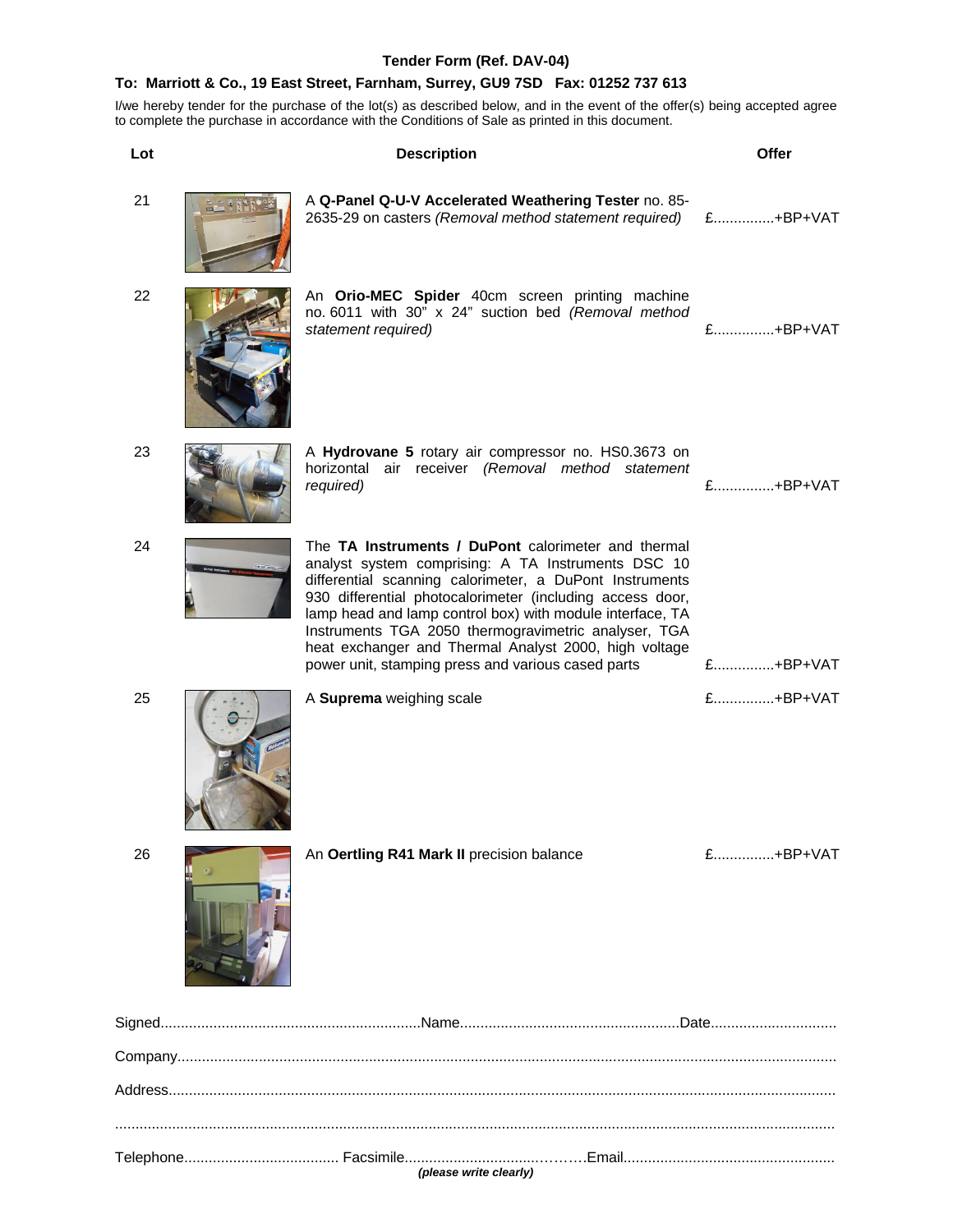#### **Tender Form (Ref. DAV-05)**

#### **To: Marriott & Co., 19 East Street, Farnham, Surrey, GU9 7SD Fax: 01252 737 613**

I/we hereby tender for the purchase of the lot(s) as described below, and in the event of the offer(s) being accepted agree to complete the purchase in accordance with the Conditions of Sale as printed in this document.

| Lot |                       | <b>Description</b>                                                                  | Offer    |
|-----|-----------------------|-------------------------------------------------------------------------------------|----------|
| 27  | LO <sub>1</sub><br>27 | A Mettler H80 precision balance                                                     | £+BP+VAT |
| 28  | 28                    | An IKA RW20.n stirring machine, in box                                              | £+BP+VAT |
| 29  |                       | A Perkin Elmer 8500 gas chromatograph with 900 Series<br>interface                  | £+BP+VAT |
| 30  | $\frac{1}{2}$         | A Nabertherm L 9/0 oven with Logotherm C19 program<br>controller                    | £+BP+VAT |
| 31  |                       | Various test equipment, as lotted                                                   | £+BP+VAT |
| 32  |                       | The steel orange boltless racking, as lotted (Removal<br>method statement required) | £+BP+VAT |
| 33  |                       | Various Nederman fume extraction components, as lotted                              | £+BP+VAT |
|     |                       |                                                                                     |          |
|     |                       |                                                                                     |          |

Address.................................................................................................................................................................... .................................................................................................................................................................................

Telephone...................................... Facsimile.................................……….Email....................................................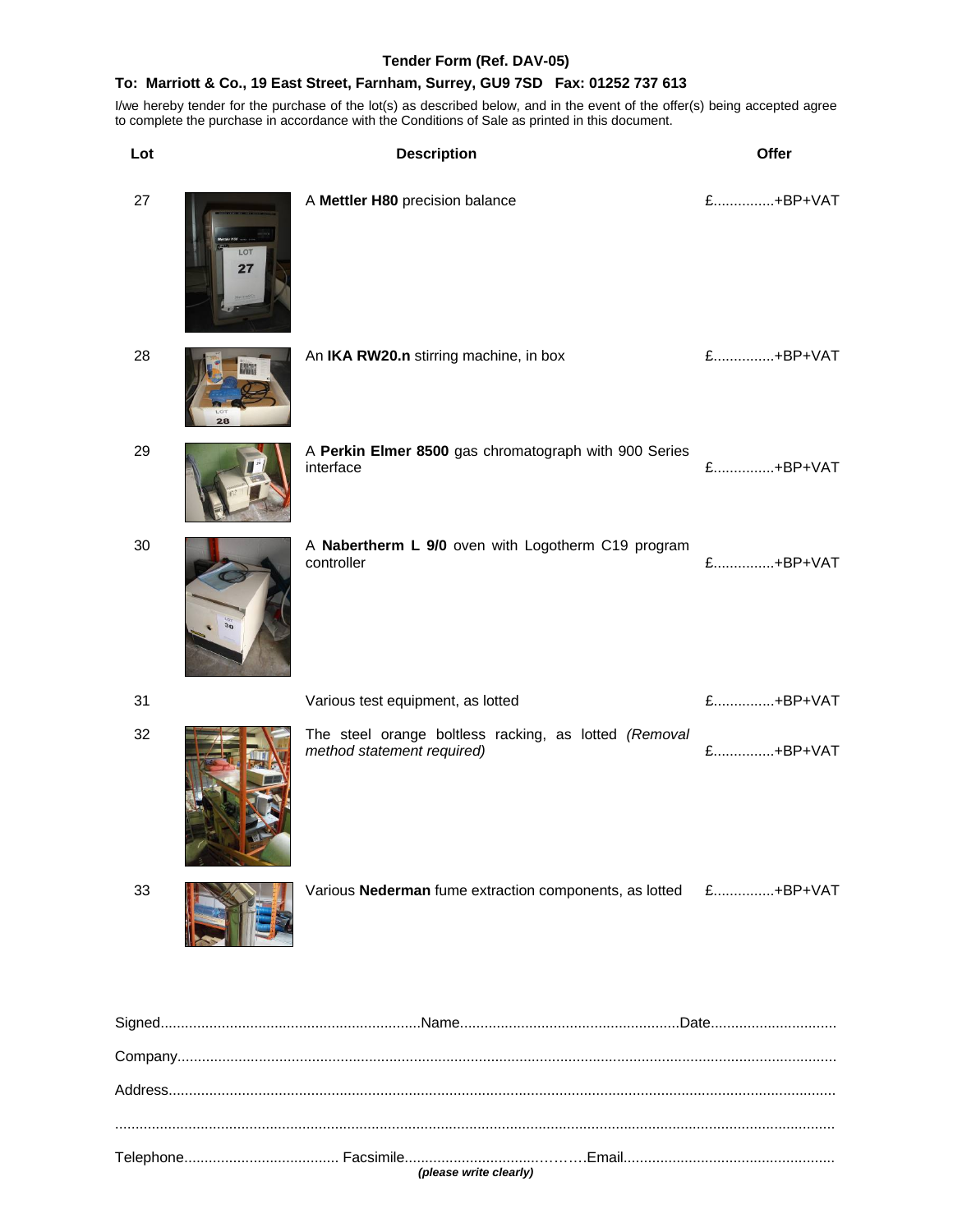## **Tender Form (Ref. DAV-06)**

#### **To: Marriott & Co., 19 East Street, Farnham, Surrey, GU9 7SD Fax: 01252 737 613**

| Lot | <b>Description</b>                                                                                                                                                | Offer    |
|-----|-------------------------------------------------------------------------------------------------------------------------------------------------------------------|----------|
| 34  | A Natgraph MO Hand Table floor model screen printing<br>table no. 660969 with 46" x 30" suction bend (Removal<br>method statement required)                       | £+BP+VAT |
| 35  | An <b>Adelco A12E</b> Universal semi-automatic three<br>dimensional screen printer, pneumatically operated, on<br>floor stand (Removal method statement required) | £+BP+VAT |
| 36  | A Muller automatic grinding machine (No. 2) for bench<br>with eight 71/4" precision glass grinding discs                                                          | £+BP+VAT |
| 37  | A Muller automatic grinding machine (No. 1) for bench<br>with six $7\frac{1}{4}$ " precision glass grinding discs                                                 | £+BP+VAT |
| 38  | A Pascall Engineering 6" bead mill for bench with<br>porcelain pots                                                                                               | £+BP+VAT |
| 39  | A Pascall Engineering 4" triple roll mill no. 13129 for<br>bench with steel rolls                                                                                 | £+BP+VAT |
| 40  | A Satorius digital scale for bench (scrap only)                                                                                                                   | £+BP+VAT |
|     |                                                                                                                                                                   |          |
|     |                                                                                                                                                                   |          |
|     |                                                                                                                                                                   |          |
|     |                                                                                                                                                                   |          |
|     | (please write clearly)                                                                                                                                            |          |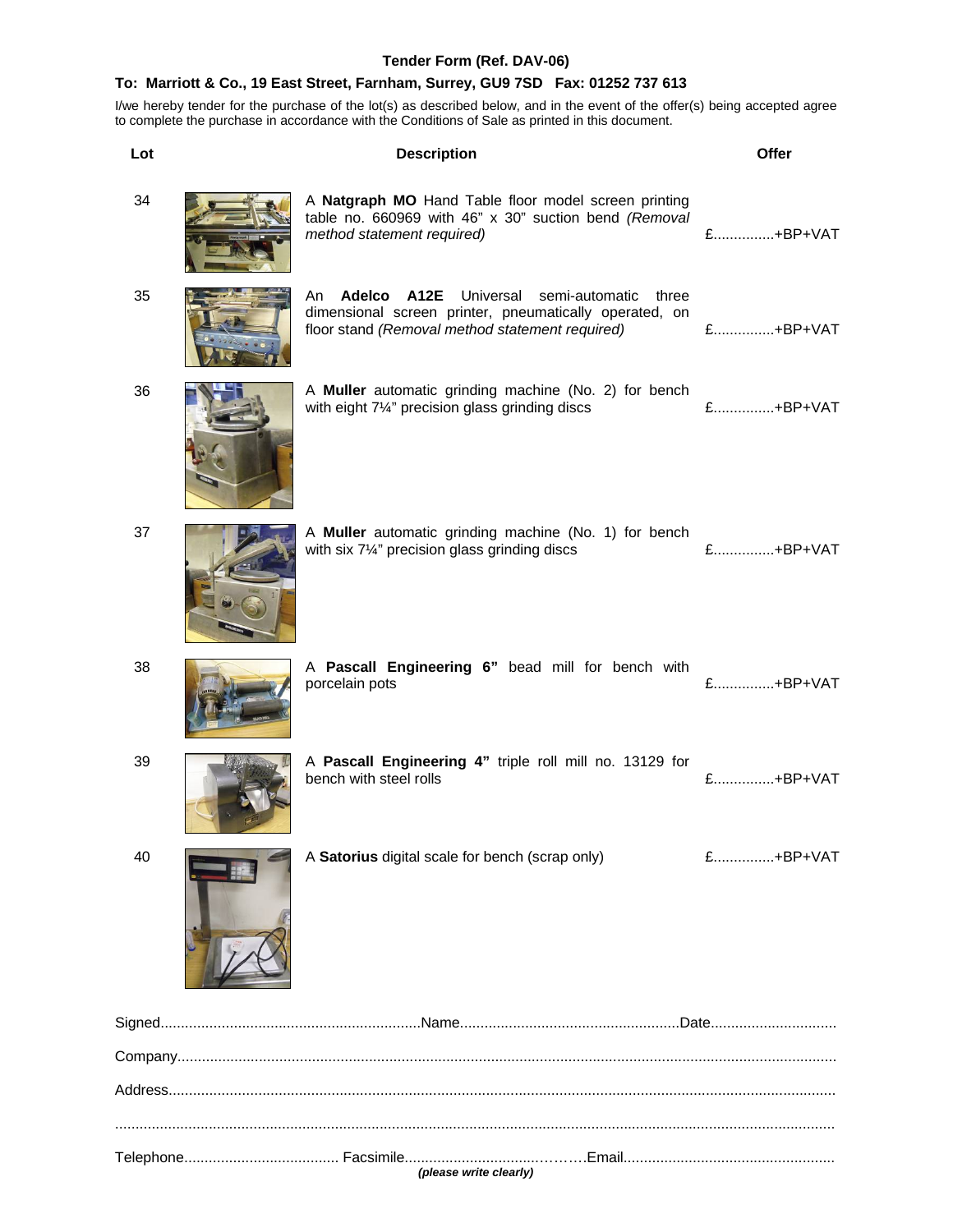## **Tender Form (Ref. DAV-07)**

## **To: Marriott & Co., 19 East Street, Farnham, Surrey, GU9 7SD Fax: 01252 737 613**

| Lot | <b>Description</b>                                                                                                                                        | Offer    |
|-----|-----------------------------------------------------------------------------------------------------------------------------------------------------------|----------|
| 41  | A Fusion UV dryer no. S116876 on floor stand with 13"<br>continuous belt, P150 power supply, fume extract trunking<br>(Removal method statement required) | £+BP+VAT |
| 42  | A Reprotest IGT A2 printability tester for bench                                                                                                          | £+BP+VAT |
| 43  | A Reprotest IGT 7.406.0.642 double sided inking unit for<br>bench                                                                                         | £+BP+VAT |
| 44  | A Nederman extraction system with six flexible uptakes,<br>fan housing (Removal<br>ceiling<br>suspended<br>method<br>statement required)                  | £+BP+VAT |
| 45  | A quantity of steel trays                                                                                                                                 | £+BP+VAT |
| 46  | Works benches, as lotted                                                                                                                                  | £+BP+VAT |
| 47  | An A W Meyer hand lever pad printer and a quantity of £+BP+VAT<br>pads                                                                                    |          |
| 48  | Sundries, as lotted                                                                                                                                       | £+BP+VAT |
|     |                                                                                                                                                           |          |
|     |                                                                                                                                                           |          |
|     |                                                                                                                                                           |          |
|     | (please write clearly)                                                                                                                                    |          |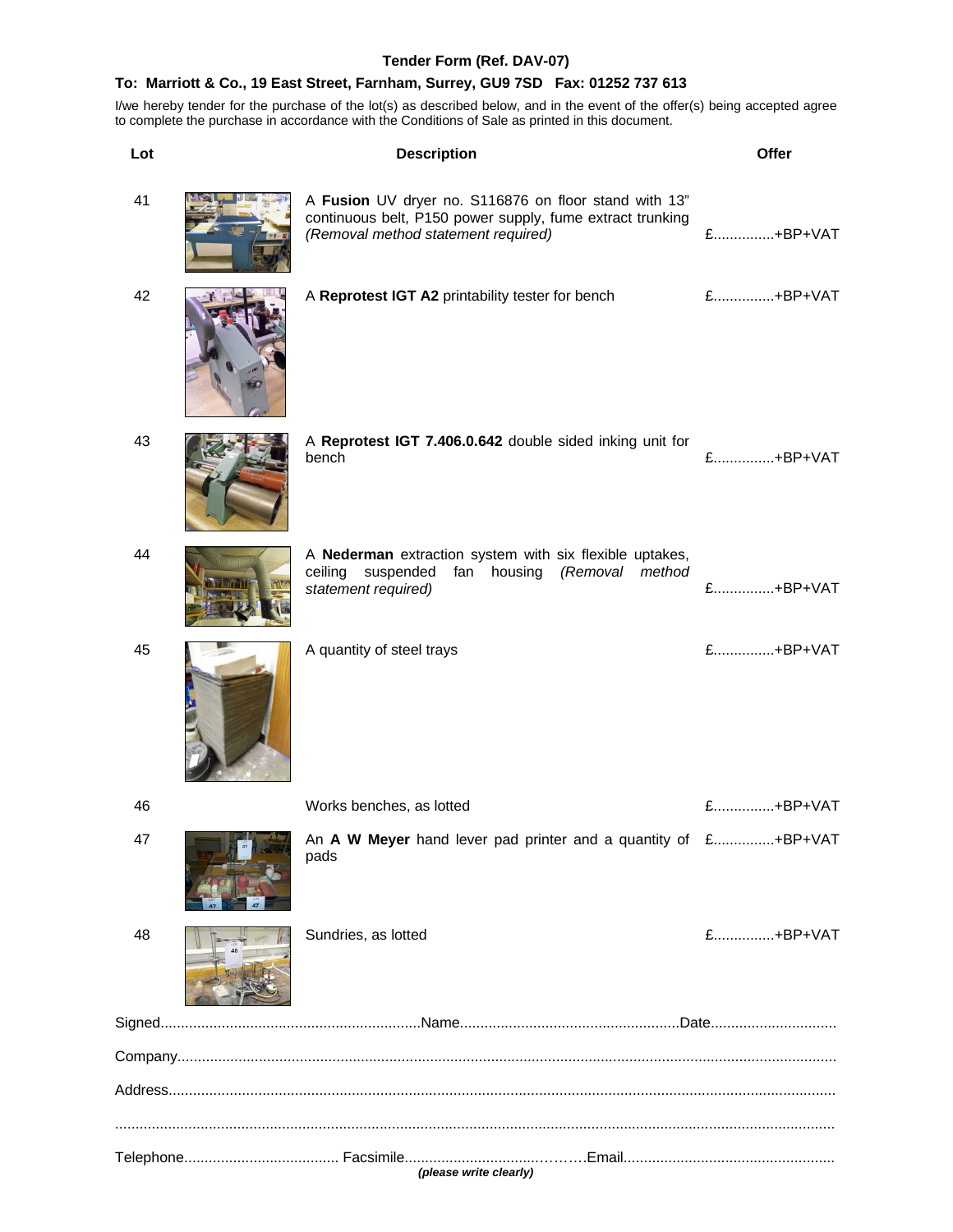## **Tender Form (Ref. DAV-08)**

## **To: Marriott & Co., 19 East Street, Farnham, Surrey, GU9 7SD Fax: 01252 737 613**

| Lot | <b>Description</b>                                                                                                       | Offer    |
|-----|--------------------------------------------------------------------------------------------------------------------------|----------|
| 49  | A custom built 30cm short wave infra red dryer for bench<br>(Removal method statement required)                          | £+BP+VAT |
| 50  | A custom built 30cm short wave infra red dryer for bench<br>(Removal method statement required)                          | £+BP+VAT |
| 51  | An X-Rite 418 reflection densitometer in rigid case                                                                      | £+BP+VAT |
| 52  | A MEIJI binocular microscope with Hitachi HV-720K<br>CCTV camera no. 5058145 on bench stand and Hitachi<br>video monitor | £+BP+VAT |
| 53  | A Grant Instruments ultrasonic bath with Heto 01DT622-<br>1/1 control no. 910                                            | £+BP+VAT |
| 54  | A Kruss K12/2 Tensiometer for bench                                                                                      | £+BP+VAT |
| 55  | Hand inking rolls, as lotted                                                                                             | £+BP+VAT |

| (please write clearly) |  |
|------------------------|--|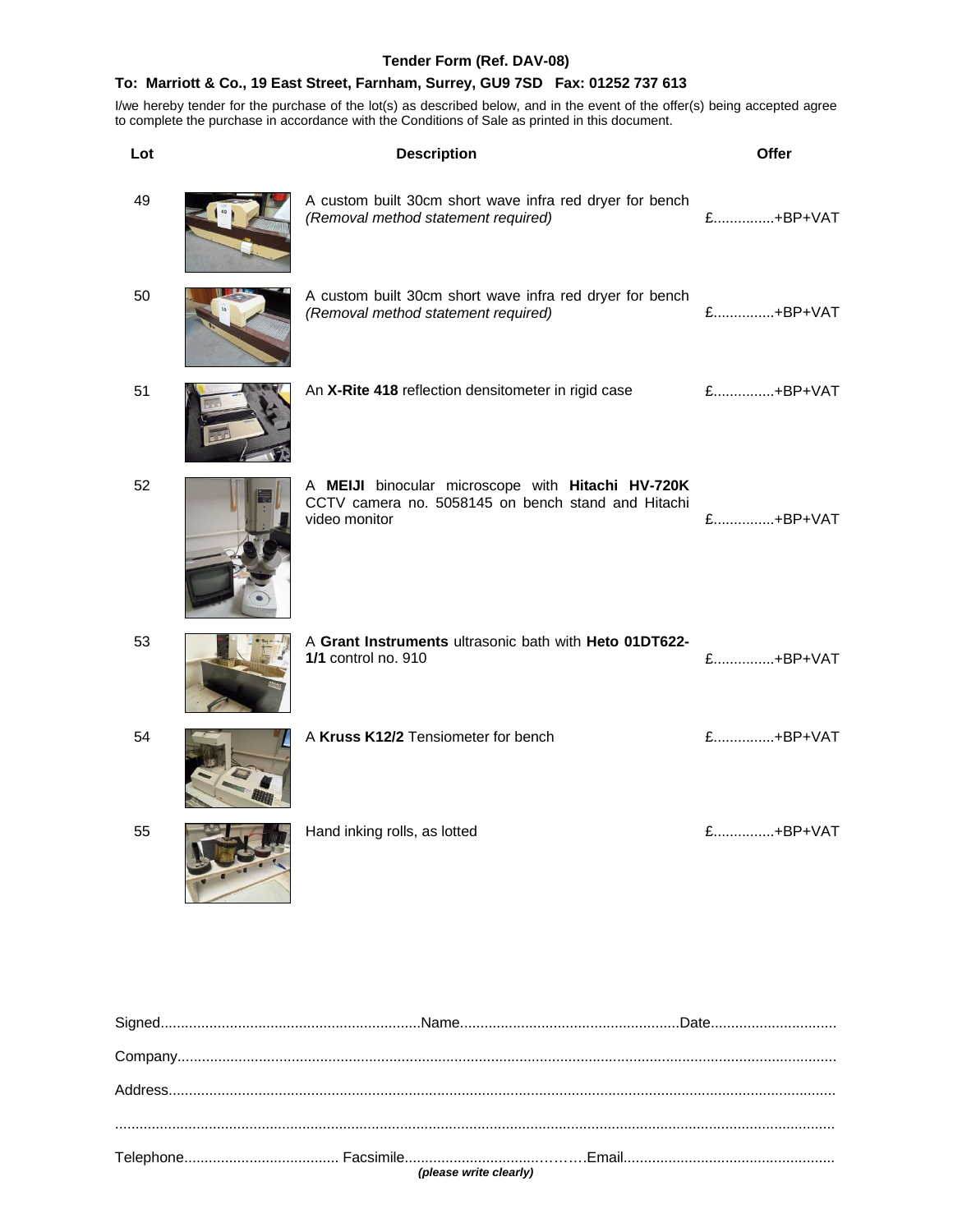## **Tender Form (Ref. DAV-09)**

## **To: Marriott & Co., 19 East Street, Farnham, Surrey, GU9 7SD Fax: 01252 737 613**

| Lot | <b>Description</b>                                                                                                                                         | Offer    |
|-----|------------------------------------------------------------------------------------------------------------------------------------------------------------|----------|
| 56  | A Brookfield Programmable DV-11+ Viscometer for<br>bench                                                                                                   | £+BP+VAT |
| 57  | A Brookfield R/S Rheometer no. 302006 with circulating<br>system for bench with Betta Tech circulating system                                              | £+BP+VAT |
| 58  | A Viscometers Limited RV8-0 viscometer for bench<br>no. 829/885 with ancillaries                                                                           | £+BP+VAT |
| 59  | A Brain Union System digital photo Busjet Pro 603 flat<br>bed printer no. P603-05060030 for bench (not operational)<br>(Removal method statement required) | £+BP+VAT |
| 60  | A Mettler AE163 precision balance for bench                                                                                                                | £+BP+VAT |
| 61  | A JW Towers & Co. copper gas analyser no. 1615,<br>collectors item                                                                                         | £+BP+VAT |
|     |                                                                                                                                                            |          |
|     |                                                                                                                                                            |          |
|     |                                                                                                                                                            |          |
|     |                                                                                                                                                            |          |
|     | (please write clearly)                                                                                                                                     |          |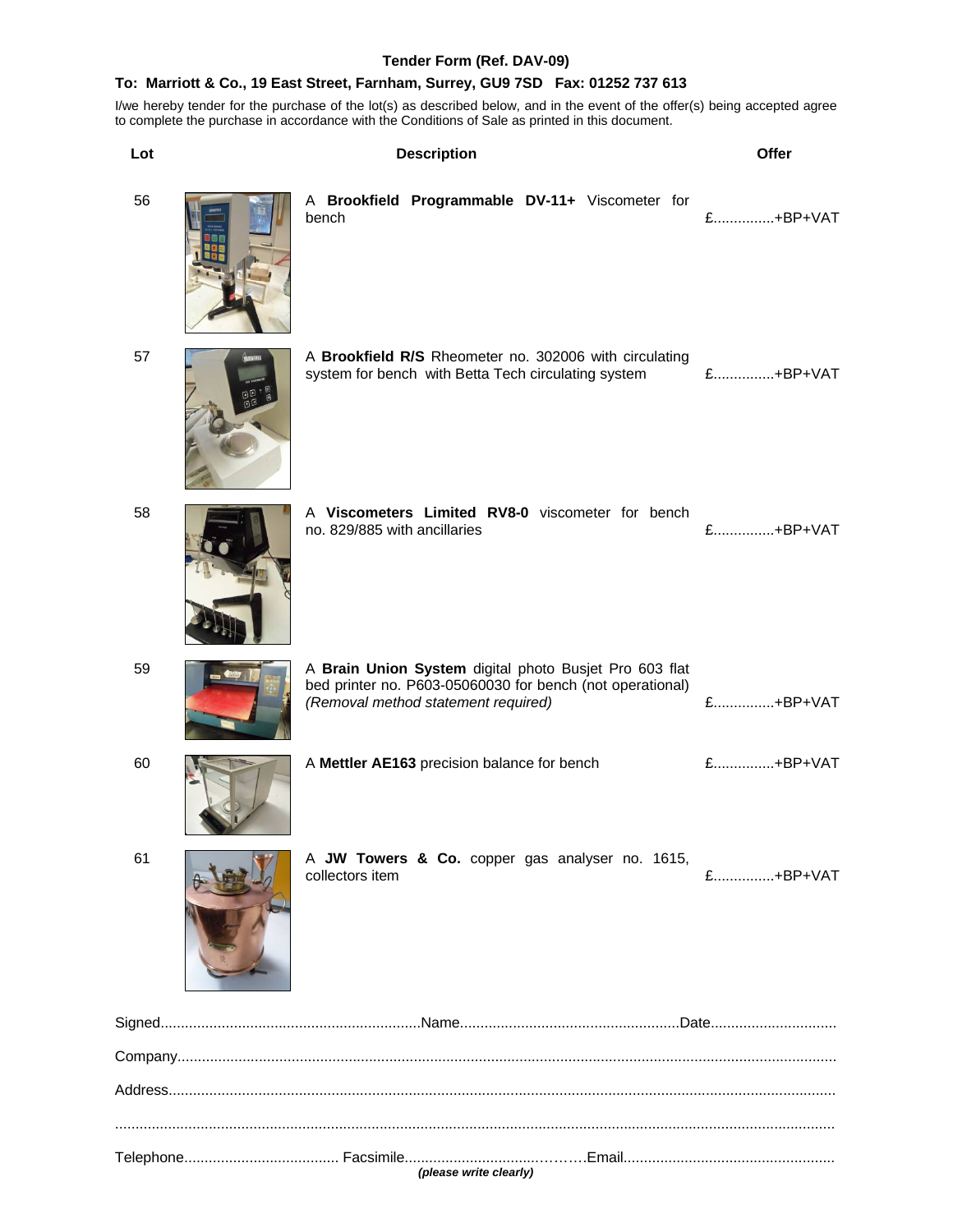#### **Tender Form (Ref. DAV-010)**

#### **To: Marriott & Co., 19 East Street, Farnham, Surrey, GU9 7SD Fax: 01252 737 613**

I/we hereby tender for the purchase of the lot(s) as described below, and in the event of the offer(s) being accepted agree to complete the purchase in accordance with the Conditions of Sale as printed in this document.

| Lot | <b>Description</b>                                                                                | Offer    |
|-----|---------------------------------------------------------------------------------------------------|----------|
| 62  | A J Swift & Son microscope no. 18627 in wooden case                                               | £+BP+VAT |
| 63  | A Meta Scientific 2WA refractometer no. 871037 in<br>wooden case                                  | £+BP+VAT |
| 64  | An Original Hanau Suntest tester with Xenon lamp for<br>bench (Removal method statement required) | £+BP+VAT |
| 65  | A White dial-type torsion balance                                                                 | £+BP+VAT |
| 66  | A Sheen automatic scratch tester                                                                  | £+BP+VAT |
| 67  | A Stanhope Seta Setaflash tester                                                                  | £+BP+VAT |
|     |                                                                                                   |          |
|     |                                                                                                   |          |
|     |                                                                                                   |          |

................................................................................................................................................................................. Telephone...................................... Facsimile.................................……….Email....................................................

*(please write clearly)*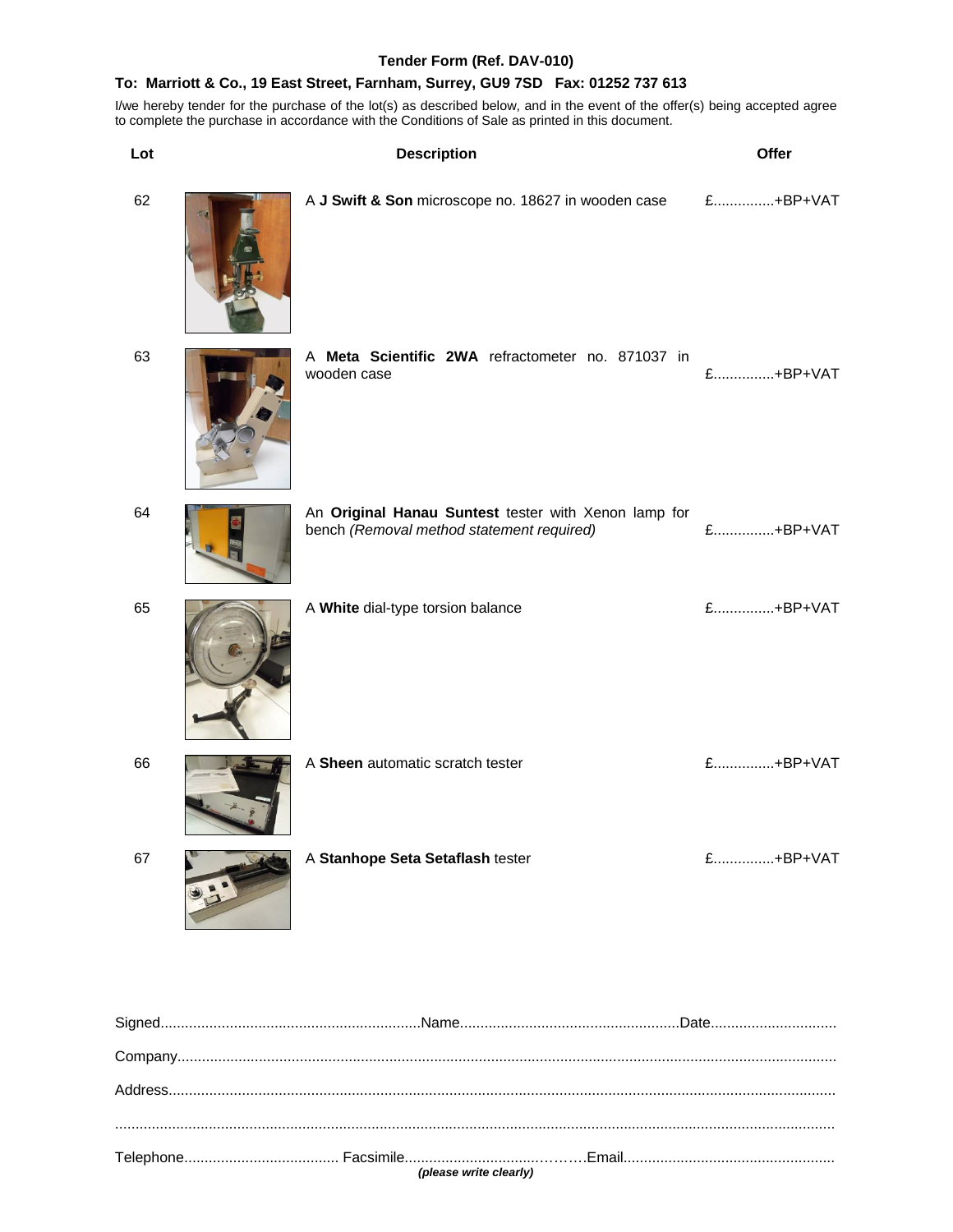#### **Tender Form (Ref. DAV-011)**

#### **To: Marriott & Co., 19 East Street, Farnham, Surrey, GU9 7SD Fax: 01252 737 613**

I/we hereby tender for the purchase of the lot(s) as described below, and in the event of the offer(s) being accepted agree to complete the purchase in accordance with the Conditions of Sale as printed in this document.

| Lot | <b>Description</b>                                                         | Offer    |
|-----|----------------------------------------------------------------------------|----------|
| 68  | A Radian rub tester                                                        | £+BP+VAT |
| 69  | A Satra finish rub fastness tester no. 230-1-50                            | £+BP+VAT |
| 70  | A Schott KL1500 fibre optic light source                                   | £+BP+VAT |
| 71  | A Unicam UV1 spectrophotometer                                             | £+BP+VAT |
| 72  | An RK 5" printing proofer no. 58433 (Removal method<br>statement required) | £+BP+VAT |
| 73  | An electric two-roll apparatus                                             | £+BP+VAT |
| 74  | A 3M overhead projector                                                    | £+BP+VAT |
|     |                                                                            |          |
|     |                                                                            |          |
|     |                                                                            |          |
|     |                                                                            |          |

Telephone...................................... Facsimile.................................……….Email.................................................... *(please write clearly)*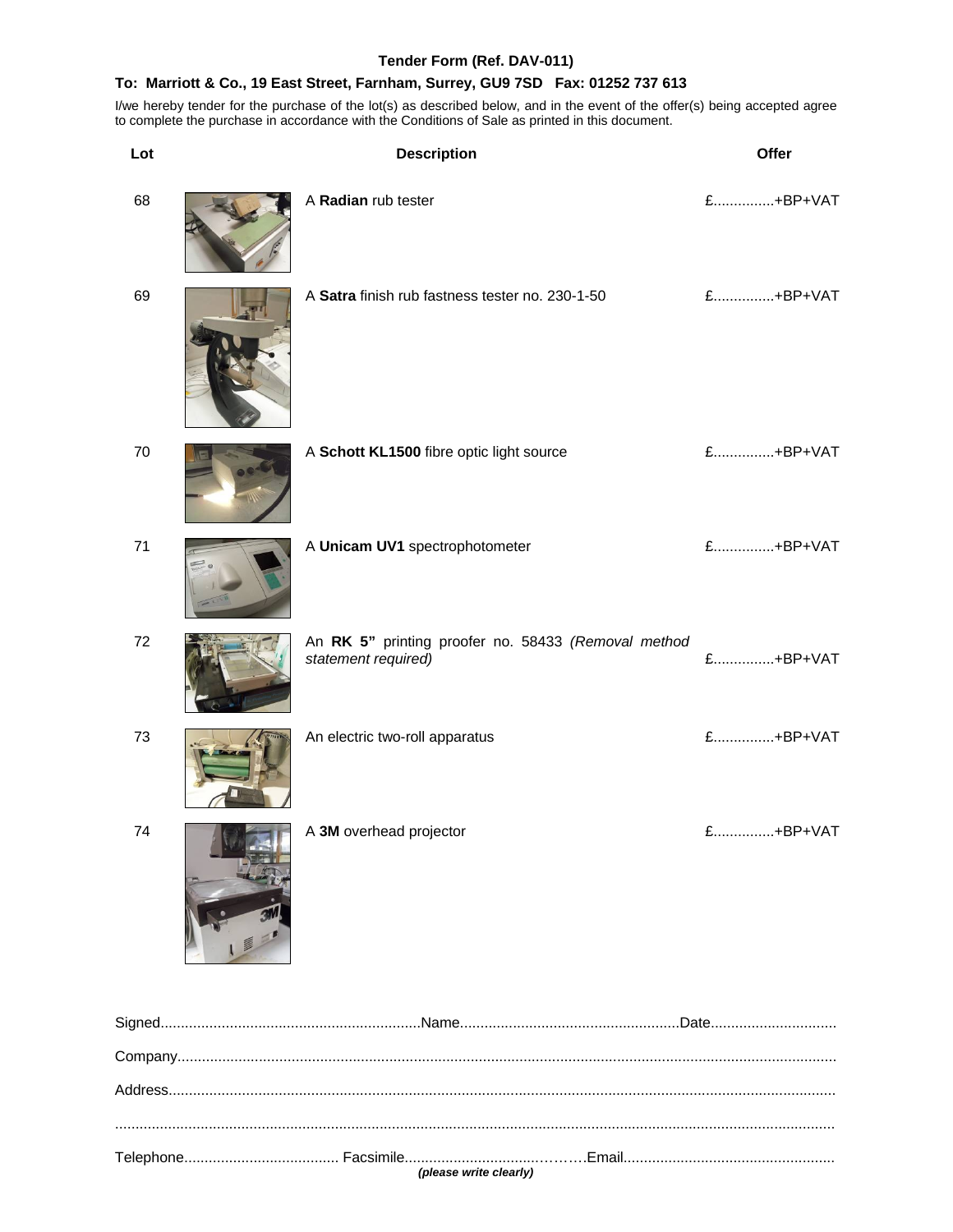#### **Tender Form (Ref. DAV-012)**

#### **To: Marriott & Co., 19 East Street, Farnham, Surrey, GU9 7SD Fax: 01252 737 613**

I/we hereby tender for the purchase of the lot(s) as described below, and in the event of the offer(s) being accepted agree to complete the purchase in accordance with the Conditions of Sale as printed in this document.

| Lot | <b>Description</b>                                                                                                                  | Offer    |
|-----|-------------------------------------------------------------------------------------------------------------------------------------|----------|
| 75  | An RK Print Coat Instruments paste ink proofer no. PIP<br>58433 with a GAST DOA-P109-FD pump (Removal<br>method statement required) | £+BP+VAT |
| 76  | Microcolor Data-Station<br>Dr.<br>Lange<br>portable<br>A<br>spectrophotometer                                                       | £+BP+VAT |
| 77  | Withdrawn                                                                                                                           | £+BP+VAT |
| 78  | A Solatell Sola Scope 2000 UV measurement kit no.<br>00064, with Sola-Sensor 2000 no. 00103                                         | £+BP+VAT |
| 79  | A Sabre Delta gas detector                                                                                                          | £+BP+VAT |
| 80  | An RK ink proofer with wooden case                                                                                                  | £+BP+VAT |
| 81  | Laboratory sundries, as lotted                                                                                                      | £+BP+VAT |
| 82  | Laboratory sundries, as lotted                                                                                                      | £+BP+VAT |
|     |                                                                                                                                     |          |
|     |                                                                                                                                     |          |
|     |                                                                                                                                     |          |

.................................................................................................................................................................................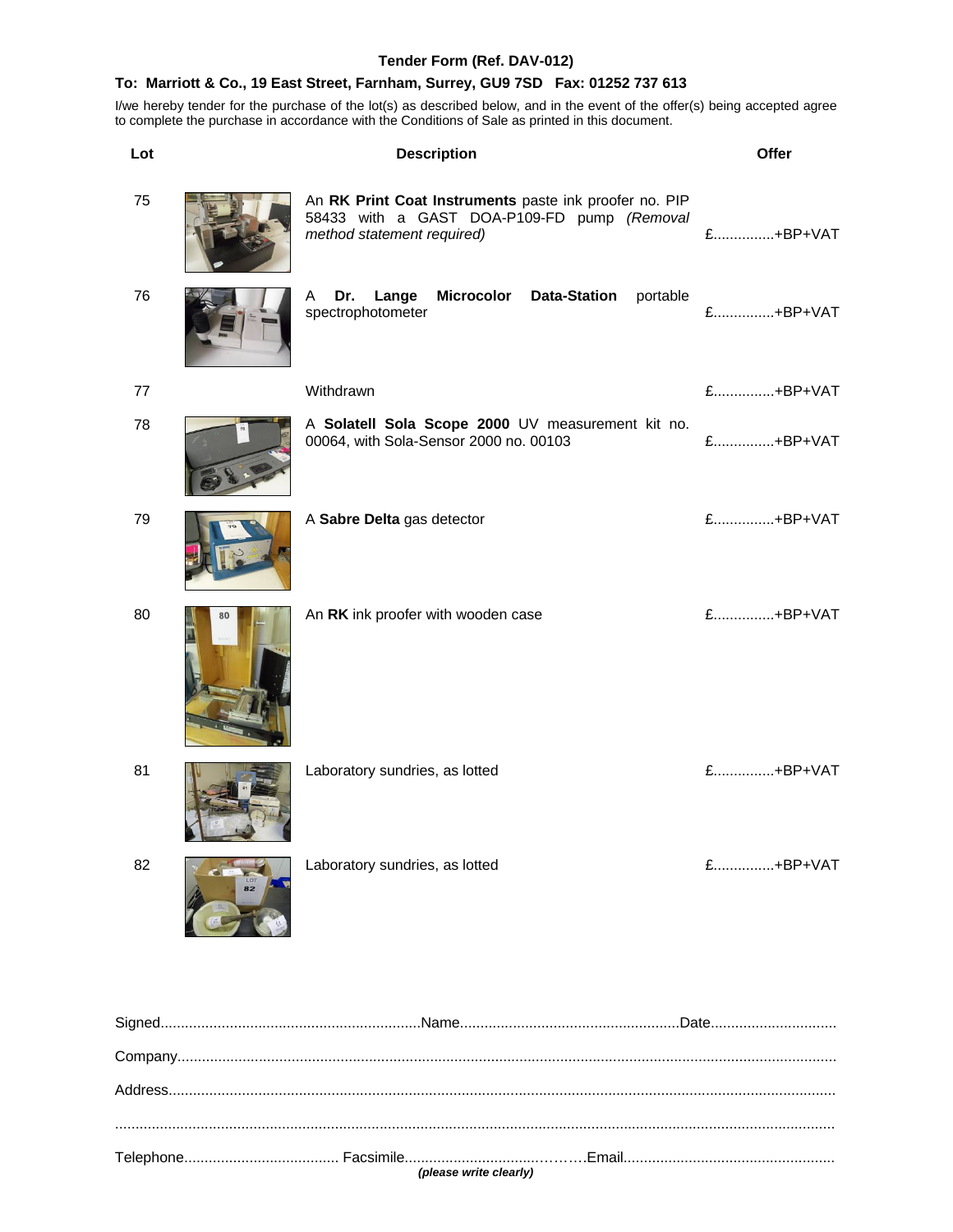## **Tender Form (Ref. DAV-013)**

## **To: Marriott & Co., 19 East Street, Farnham, Surrey, GU9 7SD Fax: 01252 737 613**

| Lot | <b>Description</b>                                     | Offer    |
|-----|--------------------------------------------------------|----------|
| 83  | Laboratory sundries, as lotted                         | £+BP+VAT |
| 84  | An RTi visco-elastic rheometer no. 88215 (with manual) | £+BP+VAT |
| 85  | An RTi visco-elastic rheometer no. 90302               | £+BP+VAT |
| 86  | An RTi visco-elastic rheometer no. 89305               | £+BP+VAT |
| 87  | Various laboratory equipment, as lotted                | £+BP+VAT |
| 88  | A Feoranti Shirley viscometer no. FS108                | £+BP+VAT |
| 89  | Kitchen cupboard units (contents excluded)             | £+BP+VAT |
| 90  | The office furniture, as lotted (contents excluded)    | £+BP+VAT |